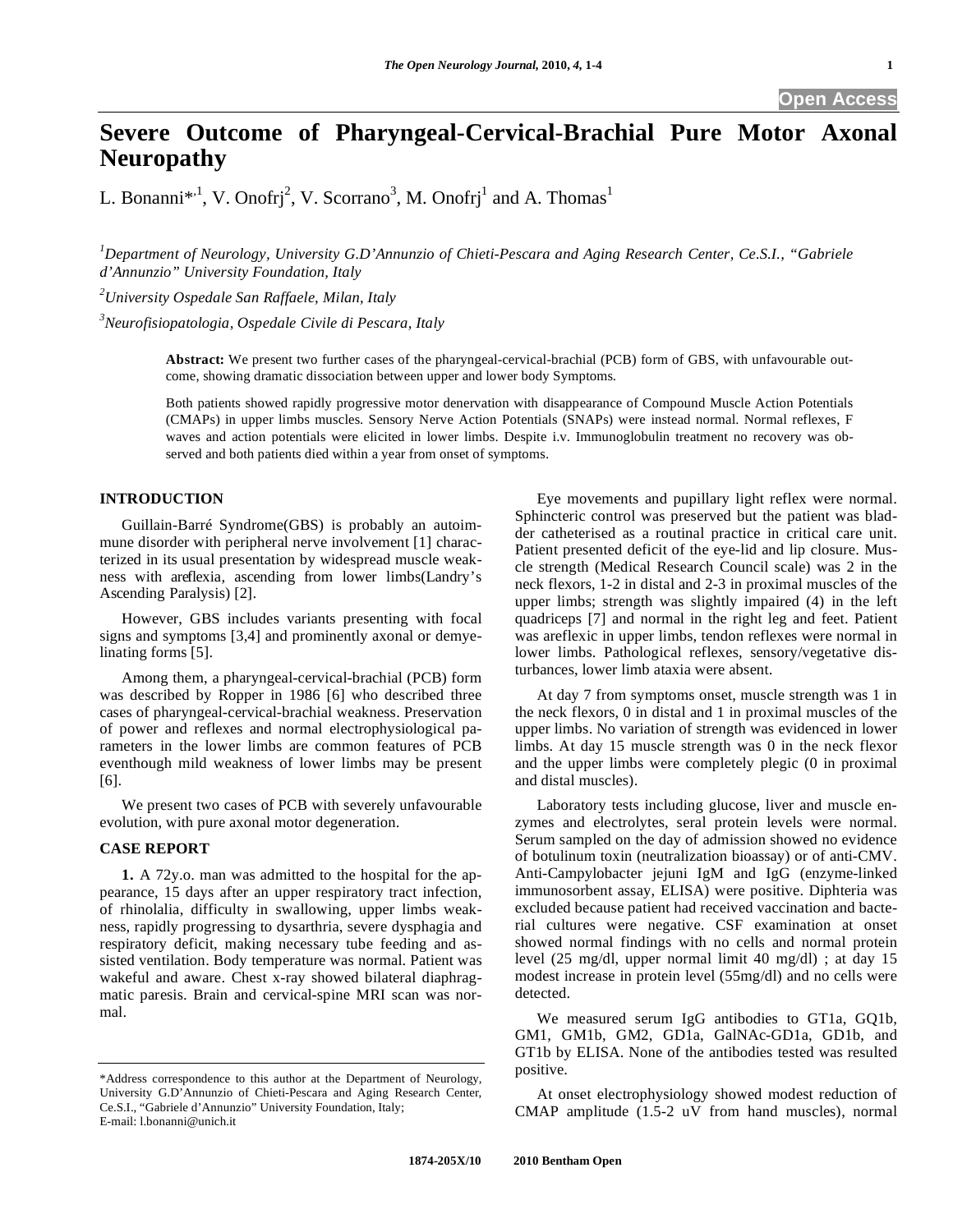conduction velocity, modest increment of the distal motor latency registered from hand muscles (4.5 ms median nerve, 3.7 ms ulnar nerve, normal limits 5.0-2.5). F waves could not be regularly elicited from hand muscles; rare motor unit potentials were recruited during voluntary activity; findings were normal in lower limbs; Sensory Nerve Action Potentials (SNAPs) were normal in latency and amplitude in both upper and lower limbs.

 At day 15 CMAPs could not be elicited in upper limbs or diaphragm. Spontaneous activity with fibrillation potentials and positive sharp waves (PSW) was diffusely present in upper limbs. Somatosensory evoked potentials(SSEPs) were normal.

Patient was treated with i.v. Immunoglobulin( $2g/Kg$ ) for 2days, according to a widely accepted protocol [8] at day 2 and at day 15 from symptom onset.

 After one month from clinical onset, dysphagia, dysartrhia and upper limb weakness showed no recovery. Tendon reflexes were absent in upper limbs. Electrophysiology showed absent motor response to electrical stimulation with massive denervation in the upper limbs and diaphragm, no voluntary activity. No change in lower limbs and sensory components.

 Six month after the onset the patient was stable with no further improvement of muscle weakness. He was still on assisted ventilation and tube feeding and was referred to a sub-intensive care unit. In the following year the patient died because of cardiopulmonary insufficiency following generalized sepsis.

 **2.** A 68y.o. man was admitted to our hospital for the appearance 10 days after a gastrointestinal infection of weakness in both hands and dysarthria. MRI scan at admission was normal. After one day acute respiratory failure and dysphagia occurred requiring tracheotomy and tube feeding. Chest X-ray showed bilateral diaphragmatic paresis.

 Eye and facial muscles movements were normal. Strength was 0 in right deltoid, 2 in the right biceps and triceps, 0 in the muscles of the left upper limb; normal in lower limbs. Tendon reflexes were absent in upper limbs, normal in lower limbs. No pathological reflexes, sensory/vegetative signs nor lower limb ataxia were present. Neurological examination after 2 weeks from treatment showed no improvement of symptoms.

 CSF examination at admission showed normal protein level of 28mg/dl and 3 cells; at day 15 from clinical onset CSF showed 3 cells and protein levels of 64mg/dl.

 Laboratory tests including glucose, liver and muscle enzymes and electrolytes, seral protein levels were normal. Diphteria was excluded because patient was vaccinated and bacterial cultures were negative. Botulinum toxin assay was negative. CMV serology was negative; Campylobacter jejuni IgM were positive. Low anti-GT1a IgG activity was found with negativity for anti-GD1a IgG and anti-GQ1b IgG.

 Motor Nerve test at admission showed modest reduction of CMAP amplitude  $(0.9-1.7 \mid V \text{ from hand muscles})$ , slight increment of the distal motor latency in left median nerve (4.2 ms); normal conduction velocity and normal latency and amplitude of SNAPs in upper limbs. Voluntary activity elicited sporadic MUAPs. Normal findings in lower limbs.

 At day 15 electrophysiology showed absence of CMAP in upper limbs with inexcitability of all upper limb nerves and normal SNAPs, absence of voluntary activation, diffuse PSWs and fibrillation potentials in upper limb and diaphragm. Electrophysiological findings were normal in lower limbs.

 SSEPs were normal. Patient was treated with i.v. Immunoglobulins at the dose of 2g/Kg/day for 2days at day 3 from symptoms onset and at day 15 with no improvement of symptoms.

 After one month, neurological examination showed no recovery of bulbar palsy. Slight improvement of weakness in the right upper limb (1 in deltoid, 2 in biceps and triceps, 0 in distal hand muscles). No improvement of left upper limb muscle strength, with inexcitability of all nerves tested and diffuse denervation of upper limb muscles.

 At six months from the onset clinical and electrophysiological signs were stable. Patient was on assisted ventilation in a sub-intensive care unit, he died after one year after an episode of pneumonia.

 Patient caregivers signed an informed consent allowing us to videotape the patients.

 Tables **1** and **2** summarize electrophysiological recordings in comparison with normative data for both patients.

## **DISCUSSION**

 We presented two cases of pure motor PCB with very unfavourable outcome.

 Bulbar palsy was the initial symptom as described by Ropper; involvement of upper limbs was subsequent. Lower limb strength and reflexes were spared with normal EMG parameters, SNAPs were normal, CMAPs in upper limbs completely disappeared in two weeks. Patients were on assisted ventilation 6 months after the onset, despite i.v. Ig treatment. In both cases absent motor recovery led to fatal outcome.

 In both patients, therefore, electrophysiological recording at onset and in the following weeks showed pure axonal motor neuropathy progressing to complete denervation of upper limb muscles and diaphragm, with electrical inexcitability of muscles, while SNAPs in upper limbs were normal throughout follow up.

 In previous literature partial recovery was described in 11 cases [6, 9, 10], even though all reports evidenced prominent or pure axonal motor forms. Serum antibody studies showed, same as in our patients, absence of anti-GQ1b, considered typical of Miller Fisher Syndrome (MFS) [11]. Some reports suggest that GT1a could be associated with the PCB form of axonal GBS [7, 10, 12]. Only in one of our patients (case 2), we found positivity for Anti-GT1a antibodies.

 At difference with previous reports of PCB [10] in both our cases the dissociation between upper and lower limb involvement was striking with complete strength loss in upper limbs after 15 days from onset. The complete sparing of strength and CMAPs in lower limbs, and complete sparing of SNAPs in upper limbs was also dramatic.

 Our patients did not respond to i.v. IgG treatment which has been described to be at least partially beneficial in PCB [10].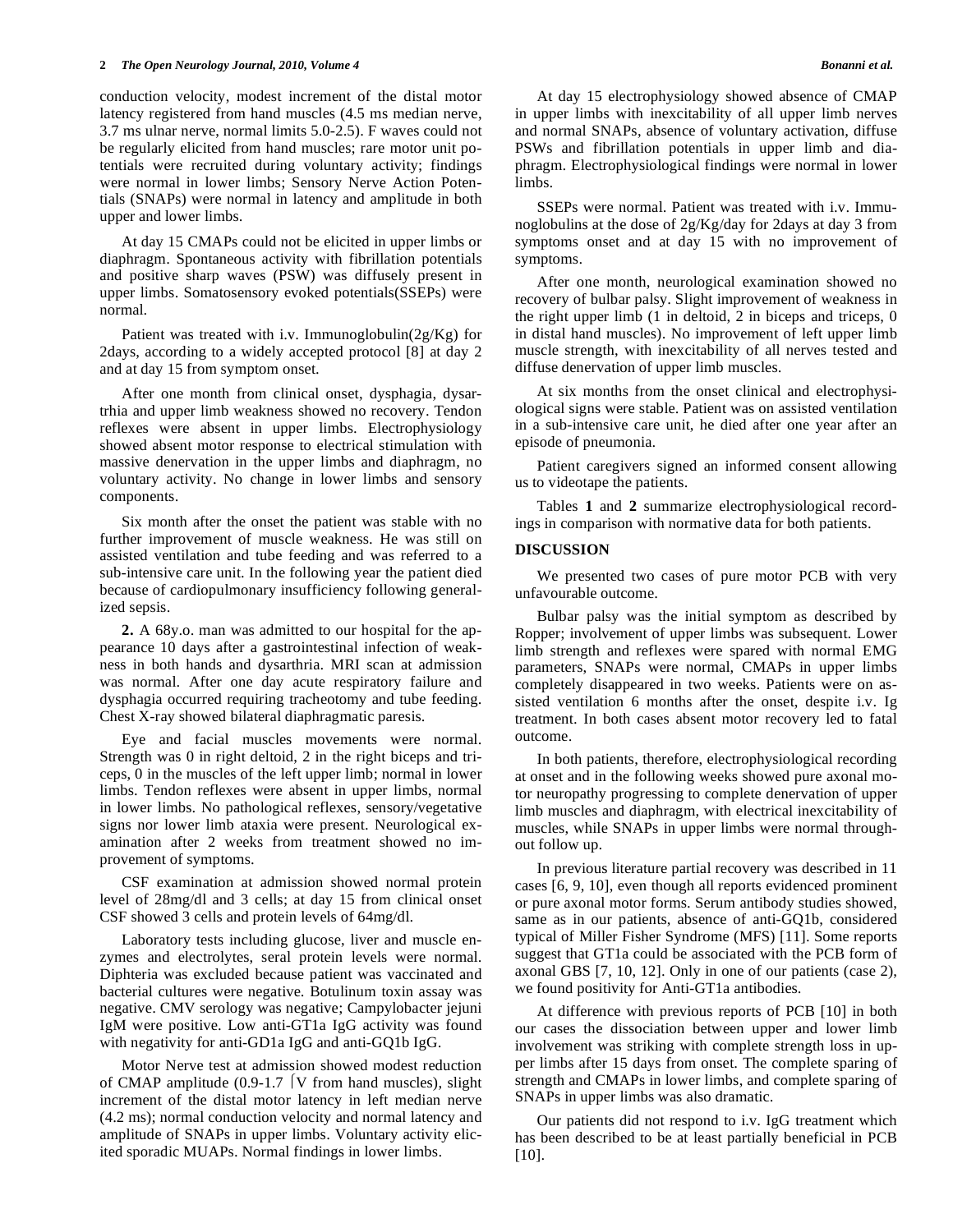| <b>Nerve</b> | Phase  | <b>Side</b>   | $DL$ (ms)                | <b>Distal CMAP</b><br>Amplitude (mV) | <b>Conduction Velocity</b> |               | <b>SNAP</b><br>Amplitude $(\mu V)$ |
|--------------|--------|---------------|--------------------------|--------------------------------------|----------------------------|---------------|------------------------------------|
|              |        |               |                          |                                      | Motor $(m/s)$              | Sensory (m/s) |                                    |
| Median       | Onset  | Left          | 4.5                      | 1.5                                  | 52.5                       | 50.3          | 35.1                               |
|              |        | Right         | 4.7                      | 2.0                                  | 51.6                       | 49.7          | 34.5                               |
|              | Day 15 | Left          | $\overline{\phantom{a}}$ | $\boldsymbol{0}$                     | $\overline{\phantom{a}}$   | 51.2          | 28.8                               |
|              |        | Right         | $\mathbb{L}$             | $\overline{0}$                       | $\bar{\phantom{a}}$        | 53.4          | 31.4                               |
|              |        | Normal values | 3.5(0.3)                 | 7.0(3.0)                             | 57.7(4.9)                  | 55.5(2.6)     | 38.5(15.6)                         |
| Ulnar        | Onset  | Left          | 3.5                      | 2.1                                  | 51.8                       | 51.0          | 27.5                               |
|              |        | Right         | 3.2                      | 1.8                                  | 50.9                       | 50.6          | 25.2                               |
|              | Day 15 | Left          | $\overline{\phantom{a}}$ | $\mathbf{0}$                         | $\blacksquare$             | 50.4          | 30.1                               |
|              |        | Right         | $\overline{a}$           | $\overline{0}$                       | $\sim$                     | 49.9          | 28.4                               |
|              |        | Normal values | 2.6(0.4)                 | 5.7(2.0)                             | 50.2(3.1)                  | 49.2(2.4)     | 35.0(14.7)                         |
| Tibial       | Onset  | Left          | 13.2                     | 5.5                                  | 49.0                       |               |                                    |
|              |        | Right         | 12.5                     | 4.5                                  | 50.5                       |               |                                    |
|              | Day 15 | Left          | 13.5                     | 4.8                                  | 48.7                       |               |                                    |
|              |        | Right         | 12.8                     | 4.1                                  | 49.1                       |               |                                    |
|              |        | Normal values | 12.1(1.5)                | 5.1(2.2)                             | 48.5(3.6)                  |               |                                    |
| Sural        | Onset  | Left          |                          |                                      |                            | 53.5          | 22.8                               |
|              |        | right         |                          |                                      |                            | 49.5          | 18.2                               |
|              | Day 15 | Left          |                          |                                      |                            | 54.5          | 20.5                               |
|              |        | right         |                          |                                      |                            | 50.5          | 16.1                               |
|              |        | Normal values |                          |                                      |                            | 51.1(5.9)     | 17.2(6.7)                          |
| Phrenic      | Onset  | Left          | 7.0                      | 0.05                                 |                            |               |                                    |
|              |        | Right         | $\overline{\phantom{a}}$ | $\overline{a}$                       |                            |               |                                    |
|              | Day 15 | Left          | $\overline{\phantom{a}}$ | $\mathbf{0}$                         |                            |               |                                    |
|              |        | Right         | $\overline{a}$           | $\boldsymbol{0}$                     |                            |               |                                    |
|              |        | Normal values | 6.5(0.8)                 | 0.7(0.2)                             |                            |               |                                    |

# **Table 1. Electrophysiological Characteristics of Case 1 at Symptom Onset and After 15 Days**

Normal values are given as mean(SD).

# **Table 2. Electrophysiological Characteristics of Case 2 at Symptom Onset and After 15 Days**

| <b>Nerve</b> | <b>Phase</b> | <b>Side</b>   | $DL$ (ms) | <b>Distal CMAP</b><br>Amplitude (mV) | <b>Conduction Velocity</b> |               | <b>SNAP</b><br>Amplitude $(\mu V)$ |
|--------------|--------------|---------------|-----------|--------------------------------------|----------------------------|---------------|------------------------------------|
|              |              |               |           |                                      | Motor $(m/s)$              | Sensory (m/s) |                                    |
| Median       | Onset        | Left          | 4.5       | 1.5                                  | 56.5                       | 57.3          | 28.1                               |
|              |              | Right         | 4.5       | 2.0                                  | 58.6                       | 51.7          | 30.5                               |
|              | Day 15       | Left          | ۰.        | $\mathbf{0}$                         |                            | 55.2          | 27.8                               |
|              |              | Right         | ۰.        | $\mathbf{0}$                         |                            | 52.5          | 30.4                               |
|              |              | Normal values | 3.5(0.3)  | 7.0(3.0)                             | 57.7(4.9)                  | 55.5(2.6)     | 38.5(15.6)                         |
| Ulnar        | Onset        | Left          | 3.5       | 1.8                                  | 55.0                       | 50.8          | 215                                |
|              |              | Right         | 3.8       | 2.0                                  | 57.7                       | 51.6          | 22.6                               |
|              | Day 15       | Left          | ۰.        | $\mathbf{0}$                         | $\mathbf{0}$               | 50.4          | 30.1                               |
|              |              | Right         | ۰.        | $\mathbf{0}$                         | $\mathbf{0}$               | 49.9          | 28.4                               |
|              |              | Normal values | 2.6(0.4)  | 5.7(2.0)                             | 50.2(3.1)                  | 49.2(2.4)     | 35.0(14.7)                         |